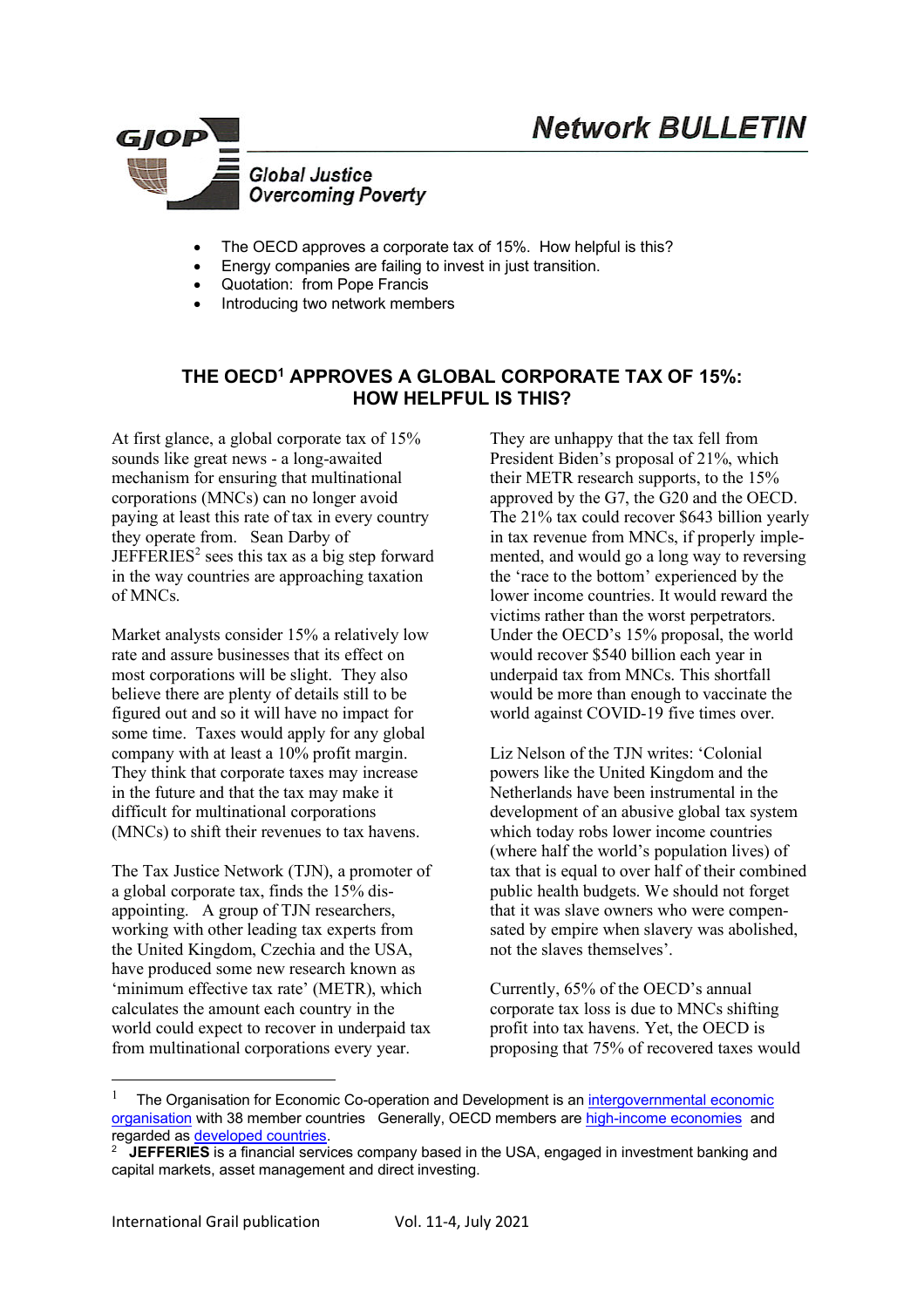go to OECD member countries, 23% to non-OECD countries and 2% to tax havens that are OECD dependencies, such as the British Cayman Islands and Netherlands Aruba, in the Caribbean.

Alex Cobham, Chief Executive of TJN, says of the OECD statement: 'Now it's clear why so many countries have expressed reservations about the OECD proposal. It is true that the deal is historic; but it, shockingly, would deepen the global inequalities in taxing rights'. This proposal will allow OECD countries to recover a greater share of underpaid corporate tax from MNCs than the share they lose.

The METR proposal achieves a more just proportional balance, as its process for determining what unpaid tax each country can recover is based on where genuine business activity is conducted by MNCs. A country would have the right to recover a share of an MNC's underpaid tax that is equivalent to the share of sales, employees and assets of that MNC has within this border. Under the METR proposal, lower income countries would see the amount of underpaid tax they recover almost double the amount retrieved under the OECD proposal – instead of \$16 billion they would receive \$31.3 billion. This could meet

36% of their total combined public health costs. It would double the total amount of tax lower income countries receive overall. Implementing the METR proposal at 25% instead of 21% would recover an additional \$140 billion in underpaid tax from multinationals.

Alex Cobham believes that, in order to end 'the race to the bottom' we must be sure that the tax system's victims are compensated, not its worst perpetrators rewarded. The OECD has repeatedly proven itself incapable of delivering meaningful tax reform because its own members are responsible for most of the global tax abuse. It is vital to move our global tax rules away from the OECD and into the United Nations.

*Sources: Prepared by Mary Boyd from: Global Minimum Corporate Tax: questions over OECD commitment to 'Inclusive' reforms, Tax Justice Network, July 1, 2121. Biden Tax Plan Can Recover \$640bn but OECD Proposal Would Shrink Gains and Reward Worst Perpetrators, Tax Justice Network, April 15, 2021 (main source). G20 Signs Off On 15% Global Minimum Corporate Tax – Here's How It Will Work, Graison Dangor, Forbes Magazine, July 11, 2021..*

## **ENERGY COMPANIES ARE FAILING TO INVEST IN JUST TRANSITION**

#### **What is Just Transition?**

Just Transition is a concept developed by the trade union movement. It is the implementation of the social policies needed to secure workers' rights and livelihoods when economies are shifting to sustainable production, combating climate change and protecting biodiversity.

In Australia, which exports large quantities of coal and other fossil fuels, we know that workers economically dependent on mining fiercely support its continuing when they can see no other way to support themselves and their families. As well as advocating action to

combat climate change and protect diversity we must also implement policies for a just transition, ie policies that 'smooth the shift towards a more sustainable society and provide hope that a green economy can sustain decent jobs and livelihoods for all.<sup>3</sup> Some obvious policies would be the creation of new jobs, opportunities for the transference of skills, availability of retraining, financial support. As Canadian union activist, Brian Kohler, said in 1998: 'The real choice is not jobs or environment. It is both or neither.' The social aspects of the transition towards a low-carbon economy are crucial for gaining social approval for the changes that must take

through its 331 affiliated organisations within 163 countries and territories (2018).

International Grail publication Vol. 11-4, July 2021 2

l

<sup>3</sup> International Trade Union Confederation (ITUC) which represents 207 million workers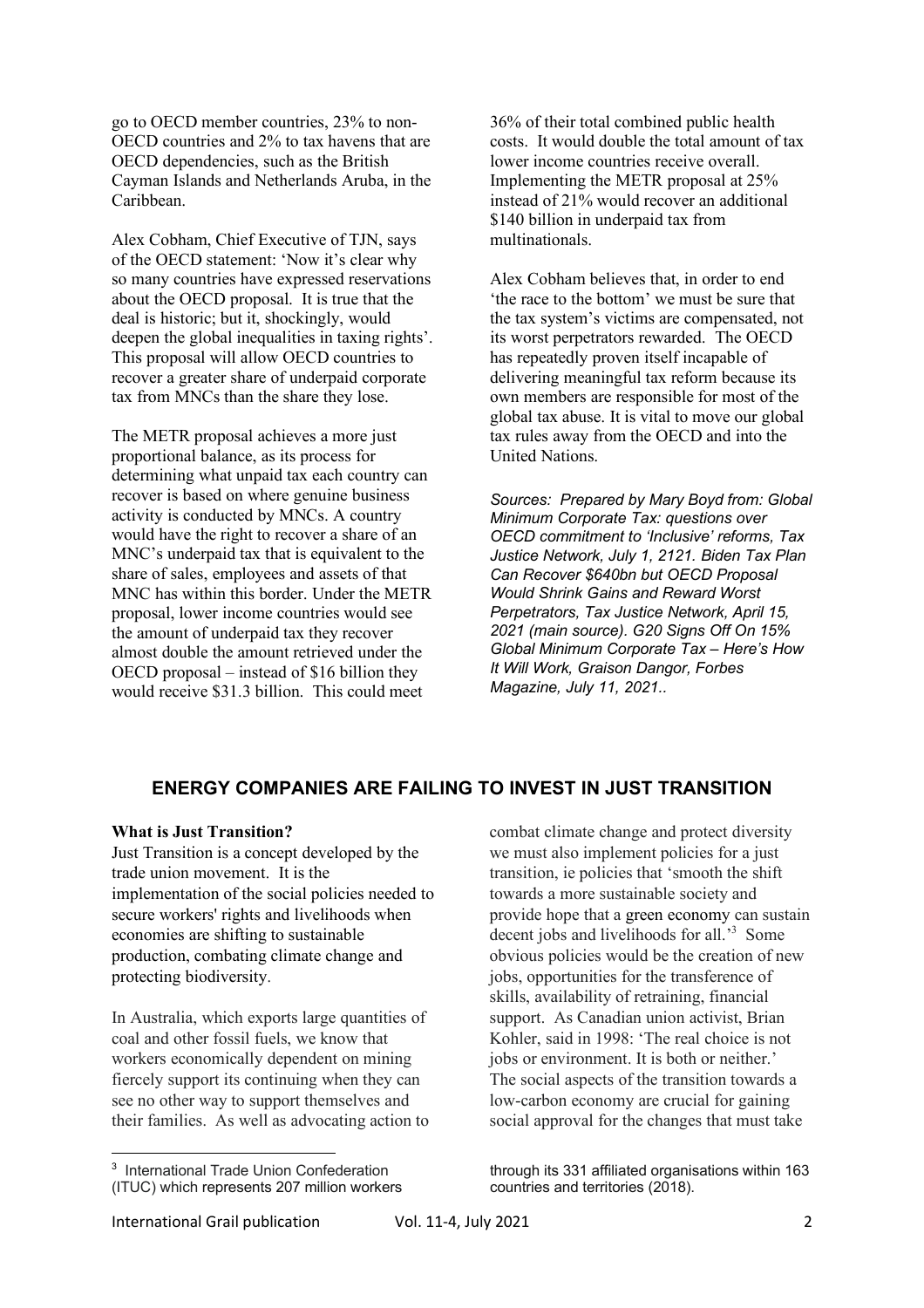place. Public policies to reduce emissions will face social resistance and significant political risks for governments implementing them if they are not accompanied by social programs for workers whose jobs will be lost or transformed. For these reasons, a commitment to a just transition is vital for all who seek a sustainable future.

Born and developed in the union movement, 'just transition' has now entered the language of the global movement for climate change:

- § The *Preamble* to the *Paris Agreement*  $(COP21, 2015)^4$  speaks of just transition and the creation of decent work.
- The United Nations (UN) Climate Change Conference in Katowice, Poland (COP24, 2018) adopted the *Solidarity and Just Transition Silesia Declaration.*
- Just transition is referenced in relation to goals 7 and 12 in the 2030 UN Agenda for Sustainable Development (at a meeting held in 2018).
- The European Union has adopted just transition as a major part of its European Green Deal.
- The Green New Deal proposes just transition mechanisms for the United **States**

### **Energy companies: gap between rhetoric and reality**

A report titled *Energy transition perspectives and trends* published in January 2021 presents the results of in-depth research measuring corporate strategy against the language of Just Transition. This work was commissioned by IndustriALL Global Union<sup>5</sup> and carried out by Ineep, a Brazilian research agency specialising in the energy industry.

The report demonstrates how major energy companies are failing to back climate commitments with investment: Most energy companies have embarked on major public relations campaigns using energy transition

language. But their level of investment of capital expenditure in renewables is little. For most it is around 2% or less. (This is based on 2019 figures. The coronavirus pandemic and volatility in the oil price has accelerated investment in renewables, but there is no clear evidence of a change to the overall trend.)

- Companies are, in effect, hedging their bets with their investments in renewables while expecting to continue making the bulk of their income from fossil fuels.
- There is no guarantee of quality jobs by 2050. Most jobs in renewables will be in solar and wind – in manufacturing components and installation with only a small percentage of them in ongoing operations and maintenance.
- Companies have largely failed to communicate with their workforce about energy transition.

'This report shows that energy companies are investing in marketing, not in renewables. They intend to continue with business as usual until they are forced to change by external circumstances. We need to insist that companies lay out clear energy transition plans that meet the requirements of the Paris Agreement, and that they communicate these plans to their workforce. They need to open ongoing negotiations with unions to manage this transition and ensure that skills and jobs are retained. We need to maintain pressure on our political representatives to plan and legislate for a Just Transition.' (IndustriALL energy director, Diana Junquera Curiel)

*Sources: IndustriALL Global Union, www.industriall-union.org/energycompanies; Kohler, Brian, 1998. 'Just* 

*Transition – A labour view of Sustainable Development', CEP Journal on-line, Summer, Vol. 6, No. 2; Katowice Climate Change Conference, United Nations. Contributed by Pia Zuccclin (Grail Milan). Edited by Alison Healey.*

 $\overline{a}$ 

<sup>4</sup> COP means Conference of Parties to the UN Framework Convention on Climate Change.

<sup>5</sup> **IndustriALL Global Union,** originating in Copenhagen in 2012, represents more than 50

million workers in more than 140 countries. working across the supply chains in mining, energy and manufacturing sectors.